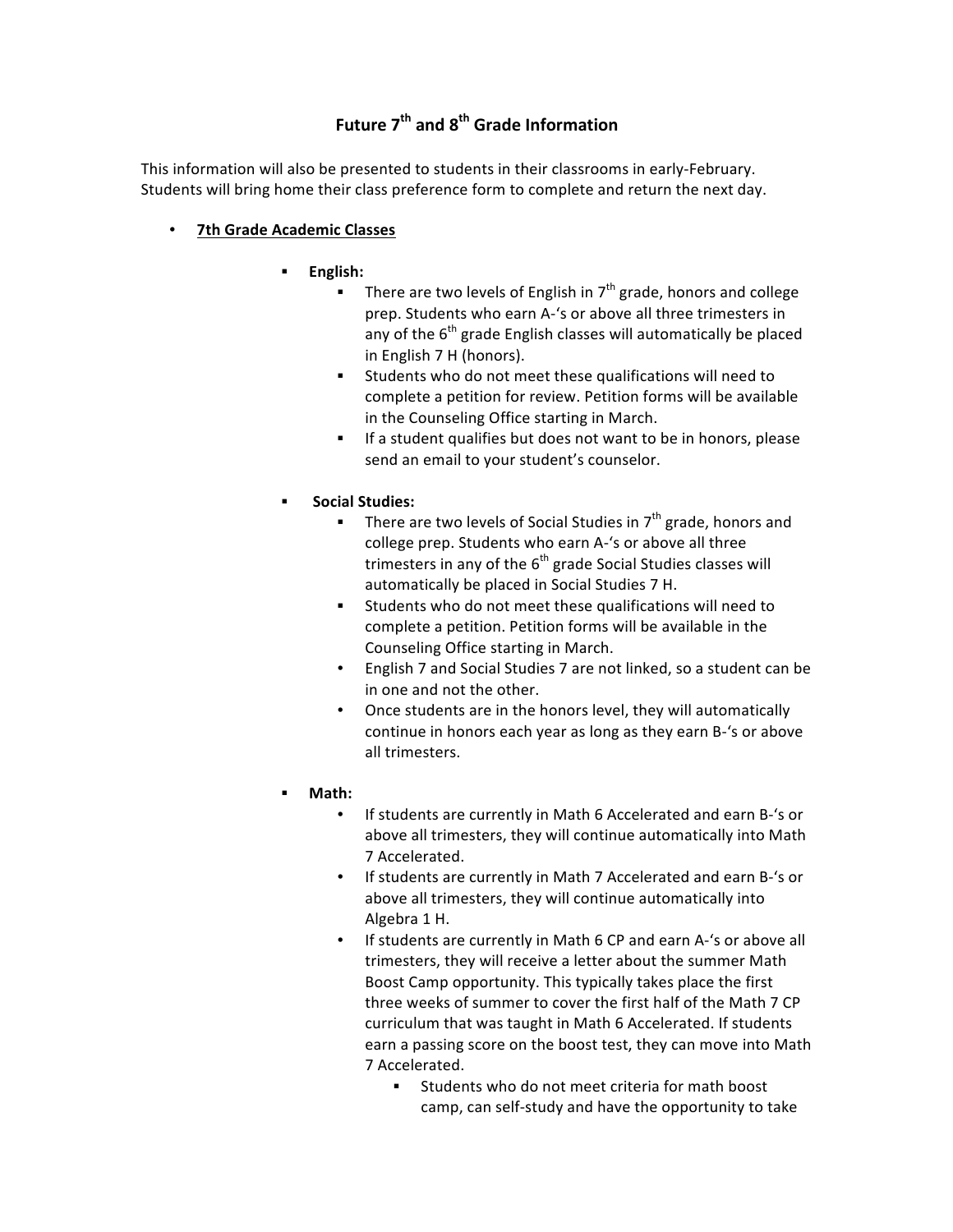the exam. Please send an email to Mr. Niemczyk for self-study materials.

- § **Science:**
	- The first honors Science class is in  $8^{th}$  grade. All students in  $7^{th}$ grade will take Life Science 7 CP.
- § Note:
	- Students will have a different teacher for each class starting in  $7<sup>th</sup>$  grade.
- **7th Grade Elective Classes**
	- **Important: Students must list their elective choices in order of priority (1<sup>st</sup>, 2<sup>nd</sup>,** and 3<sup>rd</sup>). Class times may conflict and we would prefer to provide students with their backup elective choices.
		- § **Career Wheel:**
			- Three, rotational, trimester-long courses. Offerings may include art, computers, music (guitar), debate, introduction to Spanish, etc.
			- Rotates depending on what is available
			- Stand alone elective students cannot take the Career Wheel along with another elective class
		- § **Computer Animation & Game Design:**
			- Yearlong course. Prior computer experience required. Priority given to students in  $8<sup>th</sup>$  grade.
		- **Principles of Computer Science:** 
			- Yearlong course. Coding, robotics, electronics. Prior computer experience required. Priority given to students in  $8<sup>th</sup>$  grade.
		- § **Debate/Public Speaking:**
			- Yearlong course. Students learn the art of debate and the fundamentals of public speaking. Students can take the class without being on the debate team.
			- Can take as a second elective for an A-6 schedule, if space is available
		- § **Leadership (ASB):**
			- Yearlong course. By application only. Applications will be available in March in the Counseling Office.
			- Can take as a second elective for an A-6 schedule, if space is available
		- § **Yearbook (ASB):**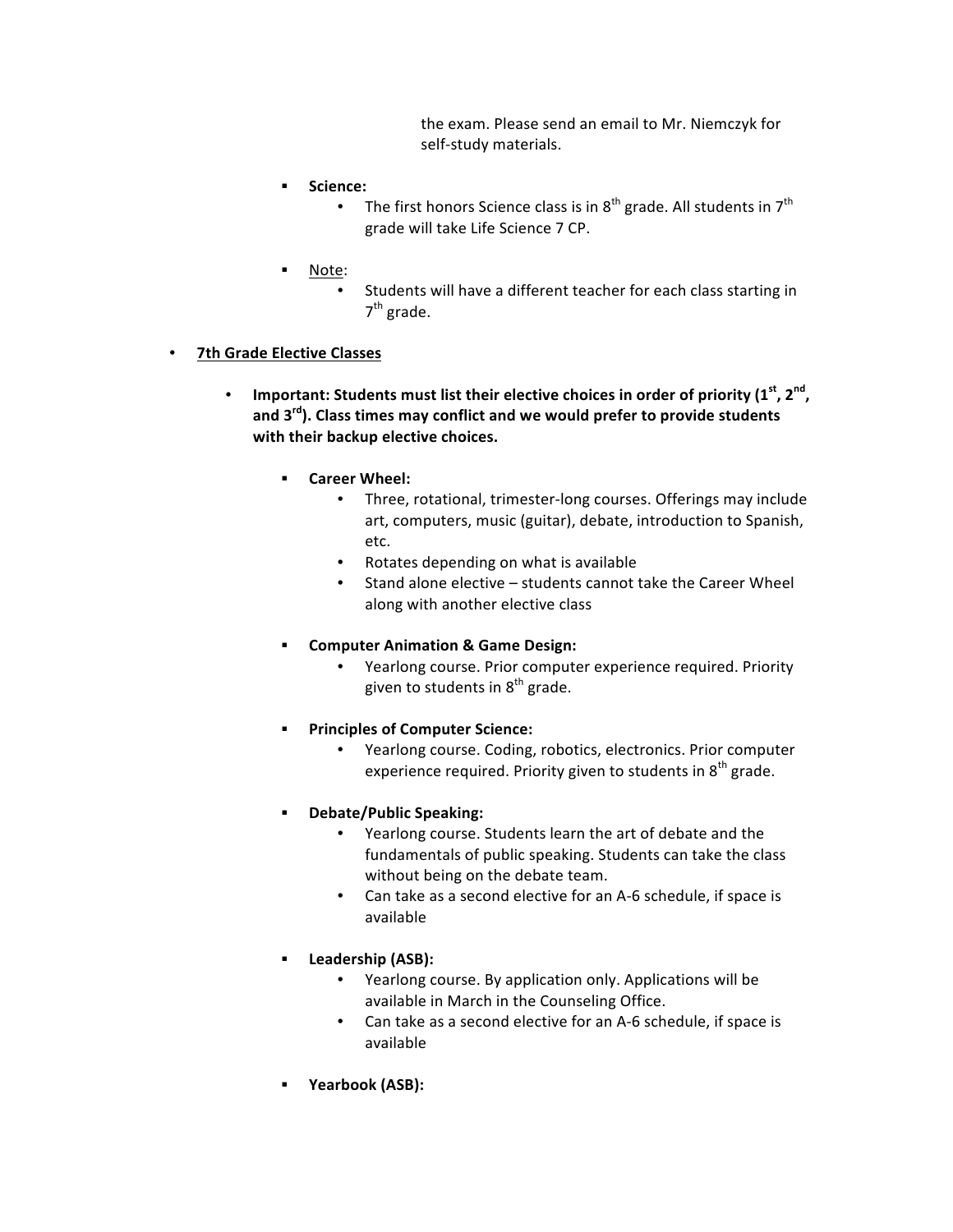- Yearlong course. By application only. Applications will be available in March in the Counseling Office.
- Can take as a second elective for an A-6 schedule, if space is available
- § **Drama:**
	- Yearlong course. No experience necessary.
	- Can take as a second elective for an A-6 schedule, if space is available
- § **Chorus:**
	- Yearlong course. No experience necessary.
	- Can take as a second elective for an A-6 schedule, if space is available
- § **Band and Strings:**
	- Yearlong courses. Levels are determined by teachers.
	- $7<sup>th</sup>$  and  $8<sup>th</sup>$  grade students can join beginning levels if no prior experience
	- Can take as a second elective for an A-6 schedule, if space is available

## • **8th Grade Academic Classes**

- **English:**
	- English 8 H and CP are offered
	- **EXECT:** If a student is currently in English 7 H and earns B-'s or above all trimesters, they will automatically be placed in English 8 H
	- **•** If a student earns a C+ or below any of the trimesters, they will need to complete a petition form for review to continue in honors
	- **•** If a student is in English 7 CP and would like to move to English 8 H, they will need to complete a petition form for review to move into honors
	- **•** Petition forms will be available in the Counseling Office in March
- **Social Studies:**
	- Social Studies 8 H and CP are offered
	- **EXECT:** If a student is currently in Social Studies 7 H and earns B-'s or above all trimesters, they will automatically be placed in Social Studies 8 H
	- **•** If a student earns a C+ or below any of the trimesters, they will need to complete a petition form for review to continue in honors
	- **•** If a student is in Social Studies 7 CP and would like to move to Social Studies 8 H, they will need to complete a petition form for review to move into honors
- **Math:**
	- **Fig.** There are four levels of math in  $8<sup>th</sup>$  grade
		- Math 8CP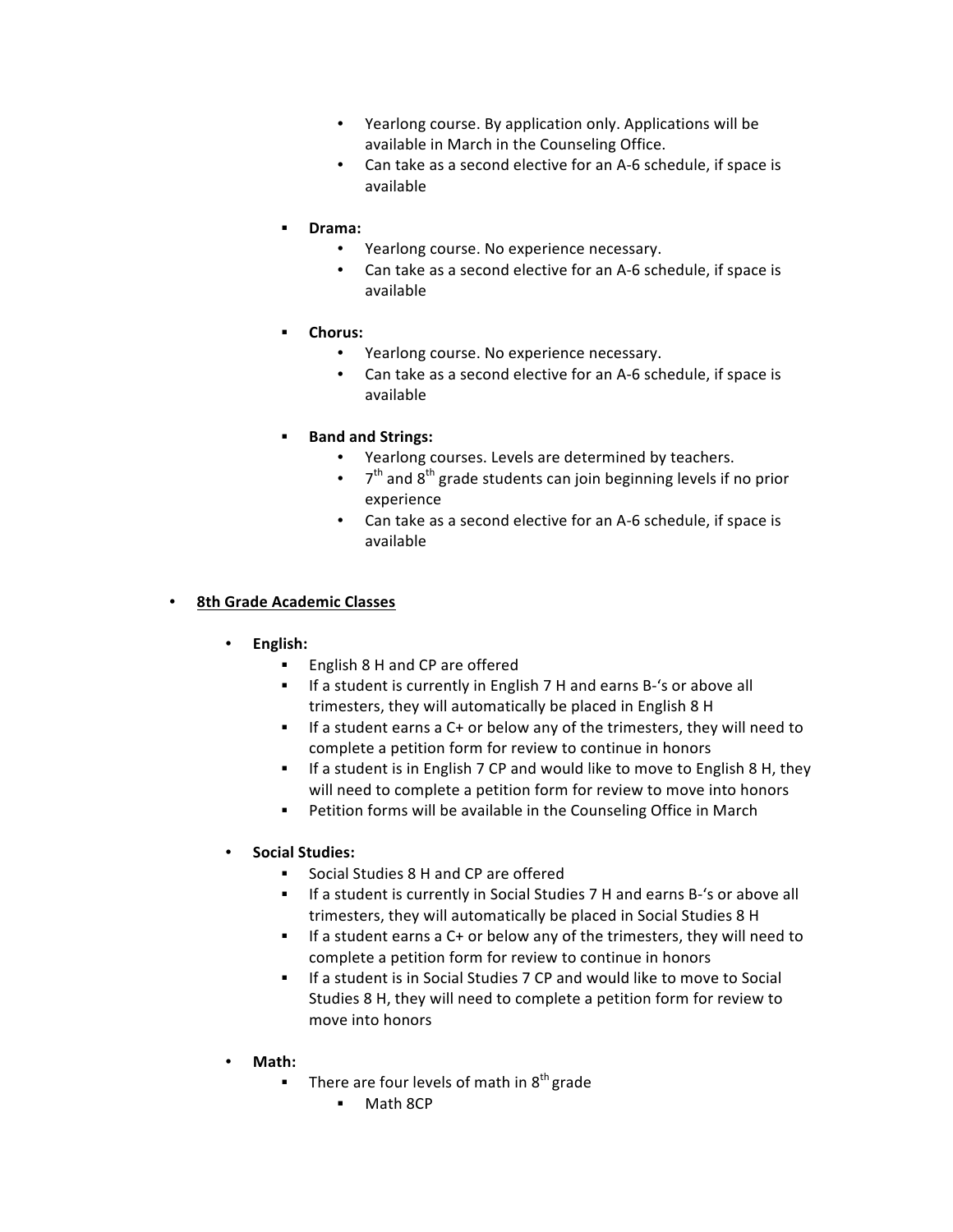- Students in Math 7 CP move to Math 8 CP
- Algebra 1 CP
	- Students in Math 7 Accelerated and earn C's
	- Students in Math 7 CP who take the summer Math Boost Camp or self-study and earn a passing score on the boost exam
- Algebra 1 H
	- Students who earn B-'s or above all trimesters in Math 7 Accelerated
- § Geometry H
	- Students who earn B-'s or above in Algebra 1 H taken in  $7<sup>th</sup>$  grade
	- **•** The 2019-2020 school year is the last year Geometry H will be offered on middle school campuses. After next year, students will need to take the Geometry H class at the high school and return to middle school for their remaining  $8<sup>th</sup>$  grade classes. Parent transportation will need to be provided.
	- For future math planning, the math sequence is as follows: Algebra 1, Geometry, Algebra 2, Math Analysis, Calculus and/or Statistics
- **Science:**
	- Physical Science 8 H and CP are offered
	- Students who earn A-'s or above all trimesters in Life Science 7 CP automatically move into Physical Science 8 H
	- **EXECO STARF Students** who do not automatically qualify will need to complete a petition form for review to move into honors

## • **8th Grade Electives**

- All elective classes offered in  $7<sup>th</sup>$  grade are also offered in  $8<sup>th</sup>$  grade
- Additional elective classes offered in  $8<sup>th</sup>$  grade:
	- § **Spanish 1 CP**:
		- Yearlong class. Must have an A or B in English on all report cards in  $7<sup>th</sup>$  grade and no lower than a C in all other classes. A grade of C or better is a prerequisite to taking Spanish 2 CP in high school.
		- A student who does not meet these guidelines and wishes to be considered for Spanish 1 CP must petition.
		- This is a High School class taught at Middle School and the course title and semester grades will go on a student's High School transcript for credit
		- The curriculum for this class is rigorous and taught at an accelerated pace
		- Can take as a second elective for an A-6 schedule, if space is available